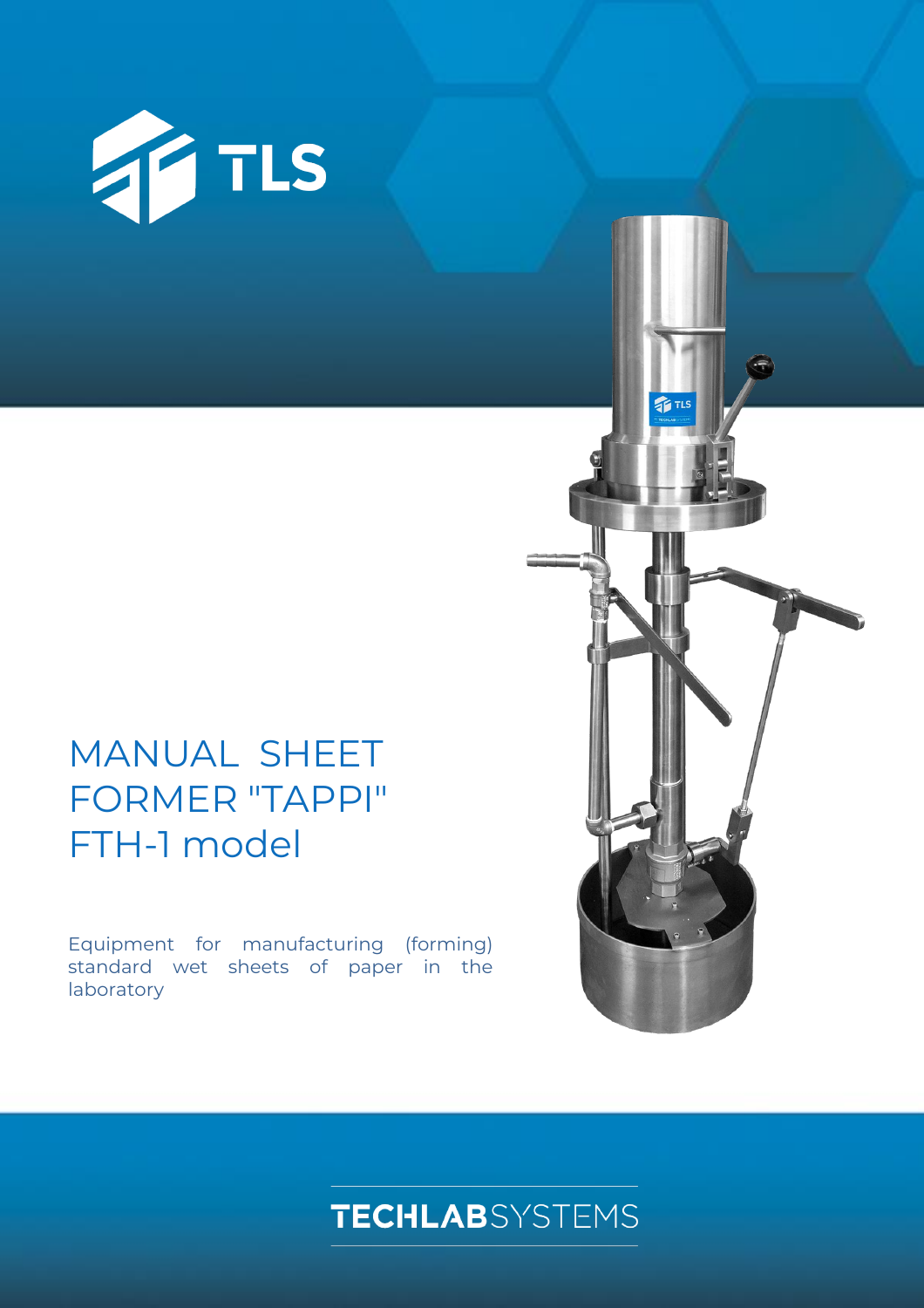

# **MANUAL SHEET FORMER "TAPPI" FTH-1**

### **APPLICABLE STANDARDS**

## **ISO 5269/1 - TAPPI T205 - SCAN C26 - PAPTAC C4**

#### **GENERAL INFORMATION**

In order to know the physical-mechanical and optical properties of paper, cardboard and similar sheet materials, it is necessary to manufacture them in the laboratory with a fast and reliable method that allows a fast sheet making sequence under similar conditions.

24 grams of paste are diluted in 2000 ml of distilled or deionized water, and disintegrated in a standard Disintegrator. Once the paste has disintegrated, water is added up to a total of 8 liters. Gently stirring the suspension, 400 ml are withdrawn. For each sheet to be manufactured.

To form a sheet of paper, the forming cylinder is half filled and the prepared sample is poured. Water is added, opening the water inlet valve of the former, until reaching the upper mark on the cylinder. We insert the perforated shaker and shake from top to bottom, 5 times for 6 seconds. Repeat this action for 6 times in 6 seconds and carefully remove the stirrer. Wait 5 seconds, before opening the water evacuation valve.

This evacuation by gravity causes a small vacuum, which removes more water from the sheet of paper itself. Using blotting paper and the roller, the formed sheet of paper is removed. We perform this process as many times as test paper sheets are needed in the laboratory.

The sheets obtained in the former are pressed in a laboratory press and then dried, ready to be tested.

#### **SPECIFICATIONS**

- **Sheet size: 159 mm. diameter**
- **Upper fabric: 150 mesh according to TAPPI**
- **Bottom support fabric: 20 mesh**
- **Suction height: 800 mm.**
- **Made of stainless steel**
- **Drainage time: 3.8 ± 0.2 seconds, at 20 ºC ± 1 ºC**

#### **ACCESSORIES INCLUDED IN THE STANDARD SUPPLY:**

- Manual stirrer,
- Roller
- Plate,
- 16 mirror polished stainless steel discs on one side
- 17 thermoset plastic rings for drying the sheets of paper, perforated to allow air circulation and stackable